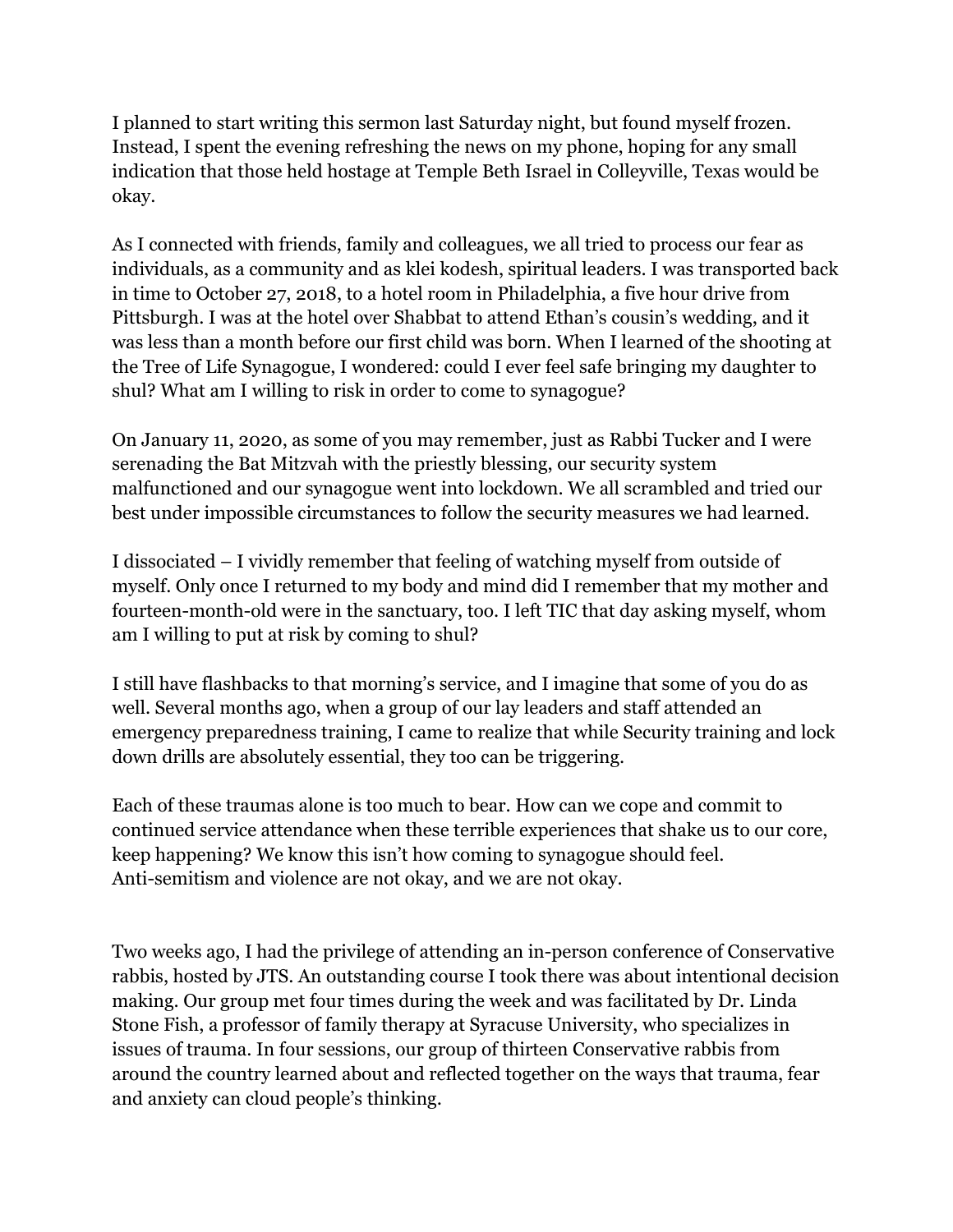In one of our sessions, Dr. Stone Fish introduced us to Polyvagal Theory, an understanding of the ways that our nervous systems connect to our behavior and communication patterns. I am no expert, but I found the material to be compelling on communal, individual, and spiritual levels. I believe this approach can help shed some light both on our parasha and on the events of last Shabbat.

The polyvagal chart contains a map of three different zones that affect our nervous system, indicated by the colors: red, yellow and green. The bottom section of the chart is the green zone, which contains calmness, groundedness, curiosity, openness, mindfulness and compassion. Dr. Stone Fish nicknamed this arena "tend and befriend," the headspace in which most of us would prefer to live our lives. When we are in the green zone, we thrive. We are the best versions of ourselves: cool, collected, and caring – toward ourselves and with others.

Moving up to the yellow section, we find frustration, irritation, anxiety, anger, fear and panic. When we are in the yellow zone, our blood pressure and heart rate increase. We are more likely to be defensive and not prioritize our relationships. This yellow arena is where we go into fight or flight mode.

And at the top of the chart, is red. The red zone is where we freeze. We feel helpless, hopeless, trapped, depressed, ashamed or numb. Here, we essentially collapse and break down. Our nervous system works hard to conserve energy, and our body even releases endorphins that help raise our pain threshold. At this level, our heart rate and blood pressure actually decrease. We find ourselves unable to make eye contact or pay attention to what is going on around us. We dissociate. This red zone is where we go when we are traumatized.

As I learned about the polyvagal chart last week, I wondered where the Israelites would fall on that map during the revelation at Sinai. Prior to receiving the Decalogue, the Israelites seemed open and eager to God's presence and words. But when God spoke and the mountain burst into flames, it was terrifying. The Israelites begged Moses: let not God speak to us, lest we die.<sup>1</sup>

ַאַל־יְדַבֵּר עִמֲנוּ אֱלֹהִים - פֶּן־נָמִוּת:

Because the Israelites feared for their lives, it seems that they were, at the very least, in the yellow zone on the polyvagal chart. Perhaps Revelation at Sinai was actually a traumatic event that even pushed the Israelites toward red.

<sup>&</sup>lt;sup>1</sup> Exodus 20:16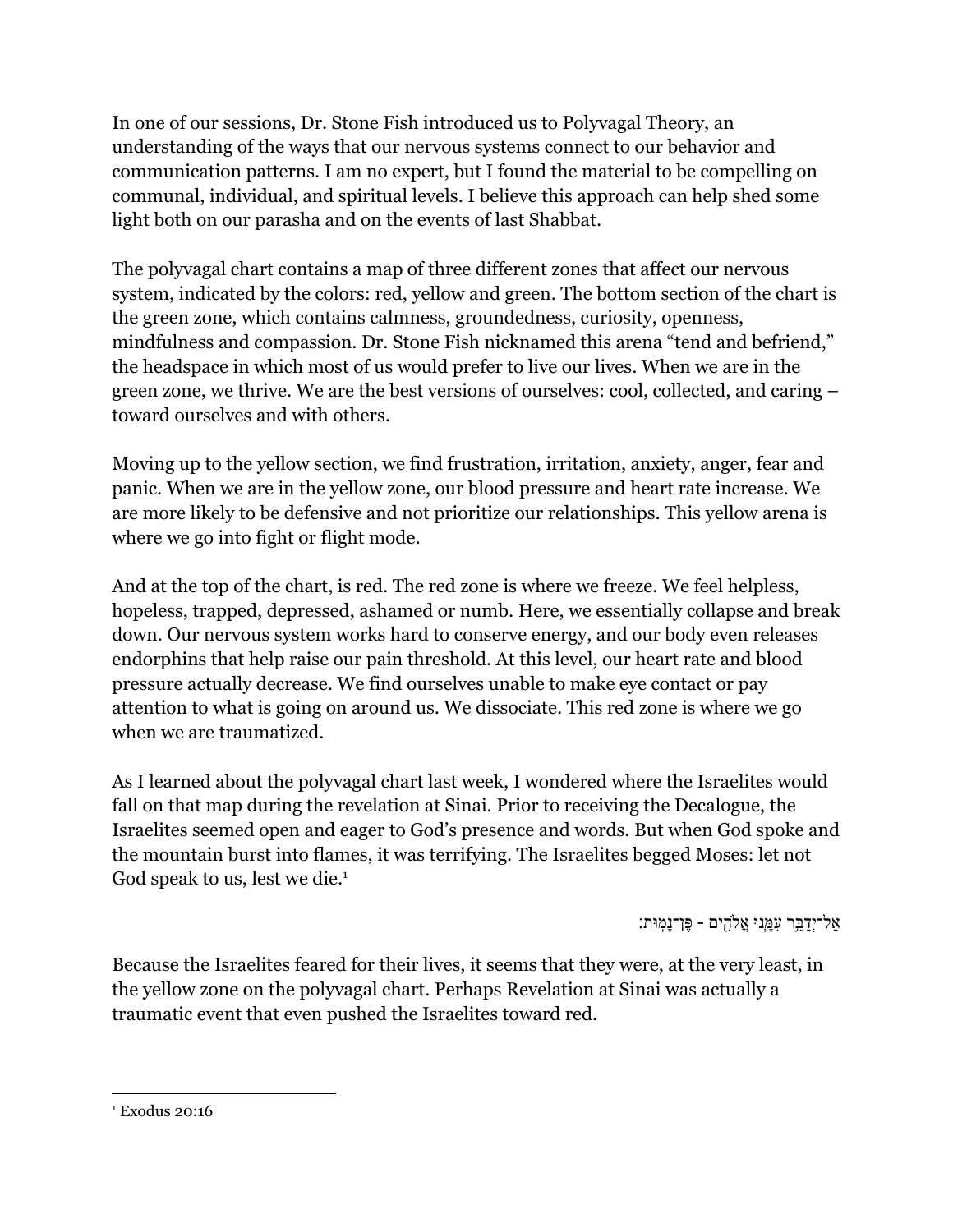In the Babylonian Talmud Tractate Shabbat,<sup>2</sup> Rabbi Yehoshua ben Levi described that when God began to speak each commandment, the Israelites' souls left their bodies and they had to be repeatedly revived. He continued: with each new utterance, the Israelites ran twelve rabbinic miles away, and angels had to escort them back each time.

If my math is correct, according to this Talmudic passage, the Israelites felt such a need to flee that they ran the equivalent of nearly six consecutive marathons! And if my internet research is trustworthy, that's the distance of climbing to the summit of Mount Everest and back down again, excluding snow depth. That's some flight response. And especially if the Israelites died each time God spoke, there is no doubt that they were in the red section of the chart, their nervous systems in complete overdrive.

But conceiving of revelation only as a traumatic event is problematic. I need Judaism to offer me a more compassionate understanding of God and the ways that God interacts with the world. And as a clergy person, I will not risk promoting the idea that God is a violent, one-dimensional character. For this reason, I was relieved to learn a Midrash in Shemot Rabba<sup>3</sup> that offers a different take. This Midrash depicts revelation as follows:

"Come and see how God's voice would go out among all of Israel! Each and every person would hear God's voice according to their own strength…and even Moses according to his strength, as it is stated in Parashat Yitro, that Moses would speak, and God would answer him, "Bekol," with a voice<sup>4"</sup> - a voice that Moses could withstand.

The Midrash then quotes Psalm 29 which we just sang as we returned the Torah to the ark, "kol Adonai Bakoach," - "the voice of God is in strength." This midrash explains that because the psalmist doesn't specify whose strength, "in strength" therefore must refer to the strength of each and every individual. The text continues, and Rabbi Yose bar Chanina compares the receiving of the Ten Commandments to receiving manna in the wilderness. Just as the manna, which had varying tastes and textures according to the needs of each and every person, all the more so, God's strong voice certainly morphed for each and every individual so that they could all experience God's presence together.

This midrash paints a beautiful picture of the Israelites being open to receiving the Ten Commandments, each in their own way, according to their abilities, even Moses! If God's voice was indeed able to reach every individual, wherever they were at that

<sup>2</sup> 88b

 $3\,5:9$ 

<sup>4</sup> Exodus 19:19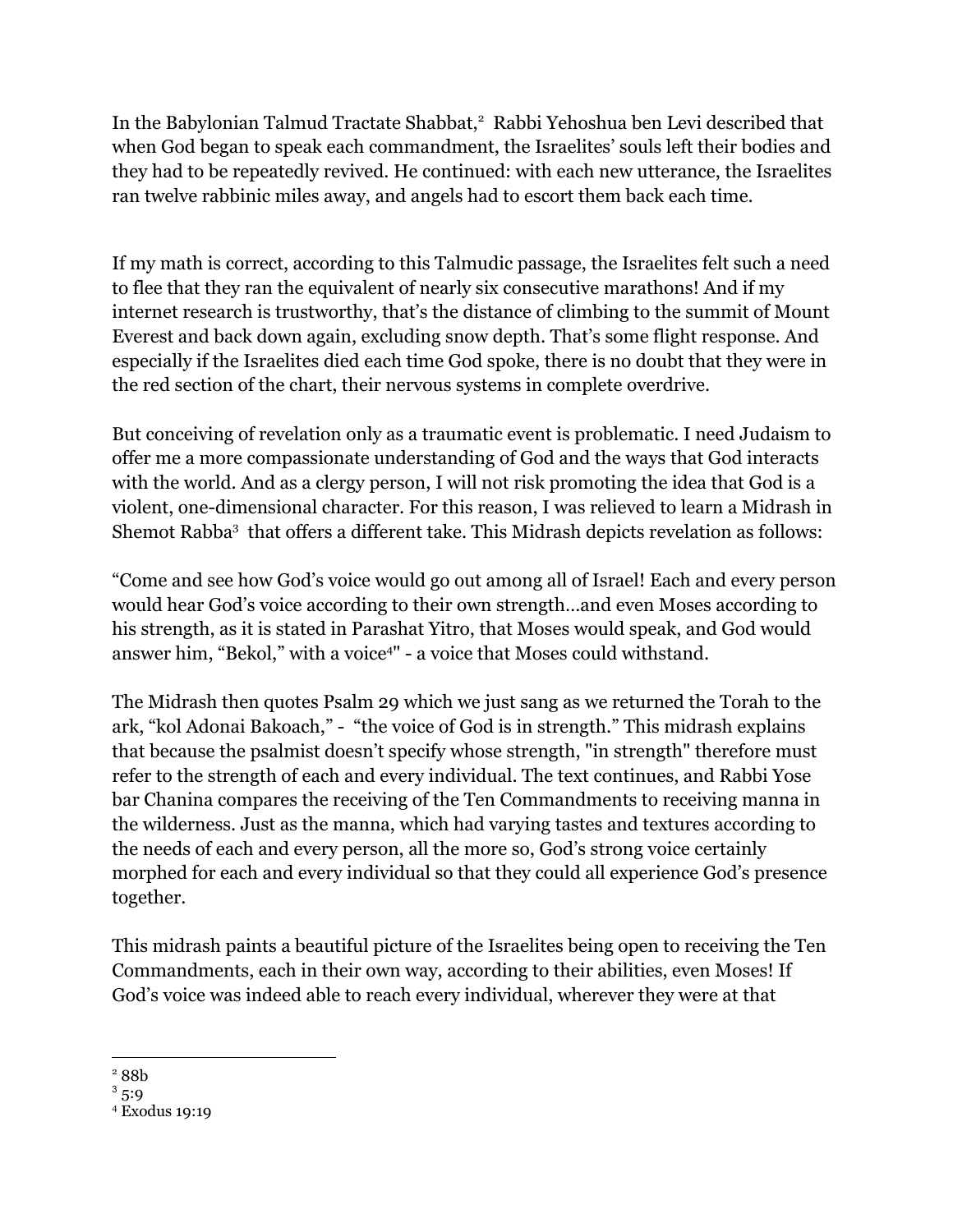moment, that sounds like an ideal experience of receiving God's presence as a community.

Let's now apply the lens of the polyvagal chart. This midrash could depict all of the Israelites as being in the green zone, completely open to receiving God's presence. It is more plausible, however, that like any group of individuals, the Israelites instead found themselves scattered all over the map at the time of revelation. But God's voice was still able to meet them wherever they were.

Reflecting back on the horrific antisemitism in Colleyville last Shabbat brings to mind two distinct images of Rabbi Charlie Cytron-Walker: first, his generosity in offering tea and a welcoming conversation to a stranger seeking shelter. And second, his bravery and strategic success in throwing a chair, which allowed the remaining hostages to escape, physically unscathed.

To offer tea to a stranger, Rabbi Cytron-Walker must have been in his green zone: open, curious, and compassionate. And to have the presence of mind to orchestrate an escape after so many terrifying hours of captivity, he must have been close enough to his green zone to think clearly and make good decisions. In addition to the comprehensive security training he also received.

These days, most of us live somewhere in the yellow zone, in a state of at least mild anxiety. This may even have been the case pre-pandemic, as a side-effect of living in our modern world. The pandemic has certainly put us at heightened levels of anxiety for an extended period of time, never knowing what's around the corner.

We can learn from Rabbi Cytron-Walker how essential it is for us to recognize when we have strayed from our green zones. It is only in the green arena that we can be radically welcoming to a stranger, and when we are in that very same green zone, it is far more likely that we can make careful and deliberate decisions about what to do when we are in danger.

The Israelites could not have truly received the commandments had they been living in unrelenting fear of God's power. But when we have the possibility to encounter something amazing, any type of revelation, be it big or small, intellectual or spiritual, it can be extremely helpful to cultivate an awareness of where we fall on the polyvagal chart, and perhaps even how we got there. We must develop tools that can help bring us back to the green zone, and those mechanisms will be different for each of us.

With time, new traumas will be added to our list. Our questions will only multiply. But shul should be a place where we can "tend and befriend." Showing up, in person or via